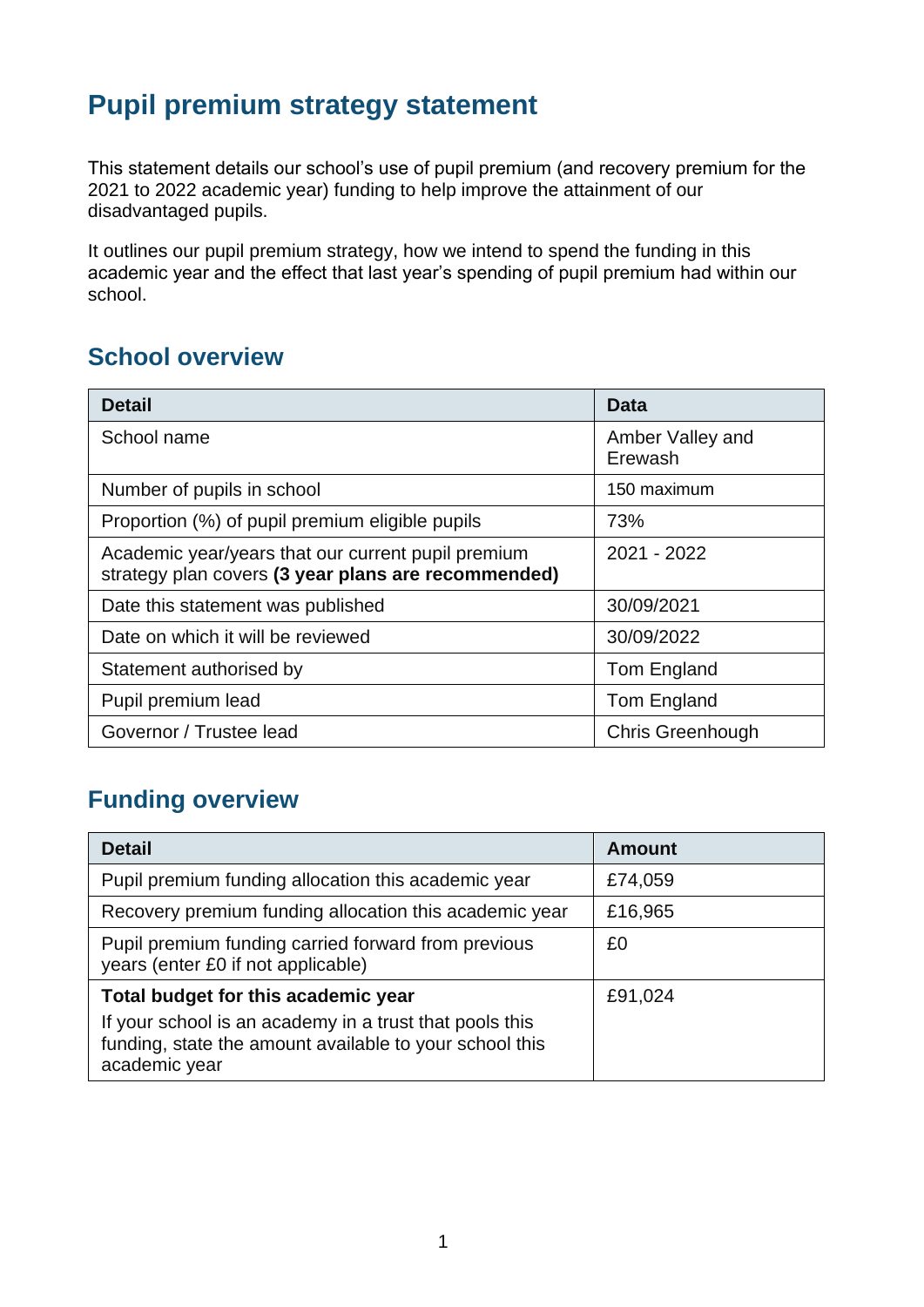# **Part A: Pupil premium strategy plan**

## **Statement of intent**

*You may want to include information on:*

Pupils to have bespoke timetables available to them to meet their needs: Timetables to be devised to meet individual pupils needs. Clear intent per pupil. Improved engagement and behaviour through individualised timetables and bespoke curriculum offer. Outcomes and progress in line with non-PP pupils. Increased attendance. Pupils to have vocational experiences where appropriate to help to prepare PP pupils for post 16 planning.

Pupils to meet their individual ILP and academic targets and achieve outcomes: Pupils meeting ILP targets, making progress in line with non-PP pupils and KS4 outcomes on par with the rest of the cohort.

Pupils to have a broad range of lessons delivered with high quality resources, equipment and facilities to increase engagement in learning: Broadened curriculum offer in Science, Art and PE. Increased engagement and achievement through high quality lesson planning across a variety of subjects.

## **Challenges**

This details the key challenges to achievement that we have identified among our disadvantaged pupils.

| <b>Challenge</b><br>number | Detail of challenge                                                         |
|----------------------------|-----------------------------------------------------------------------------|
|                            | Gaps in pupil knowledge due to historical poor attendance                   |
|                            | Poor engagement and behaviour which lead to further gaps in pupil knowledge |
|                            | Poor mental health, wellbeing and social skills which hinders learning      |

#### **Intended outcomes**

This explains the outcomes we are aiming for **by the end of our current strategy plan**, and how we will measure whether they have been achieved.

| <b>Intended outcome</b>                                                    | <b>Success criteria</b>                                                                                                                                                                         |
|----------------------------------------------------------------------------|-------------------------------------------------------------------------------------------------------------------------------------------------------------------------------------------------|
| Pupils to have bespoke timetables available<br>to them to meet their needs | Timetables to be devised to meet individual<br>pupils needs. Clear intent per pupil.<br>Improved engagement and behaviour<br>through individualised timetables and<br>bespoke curriculum offer. |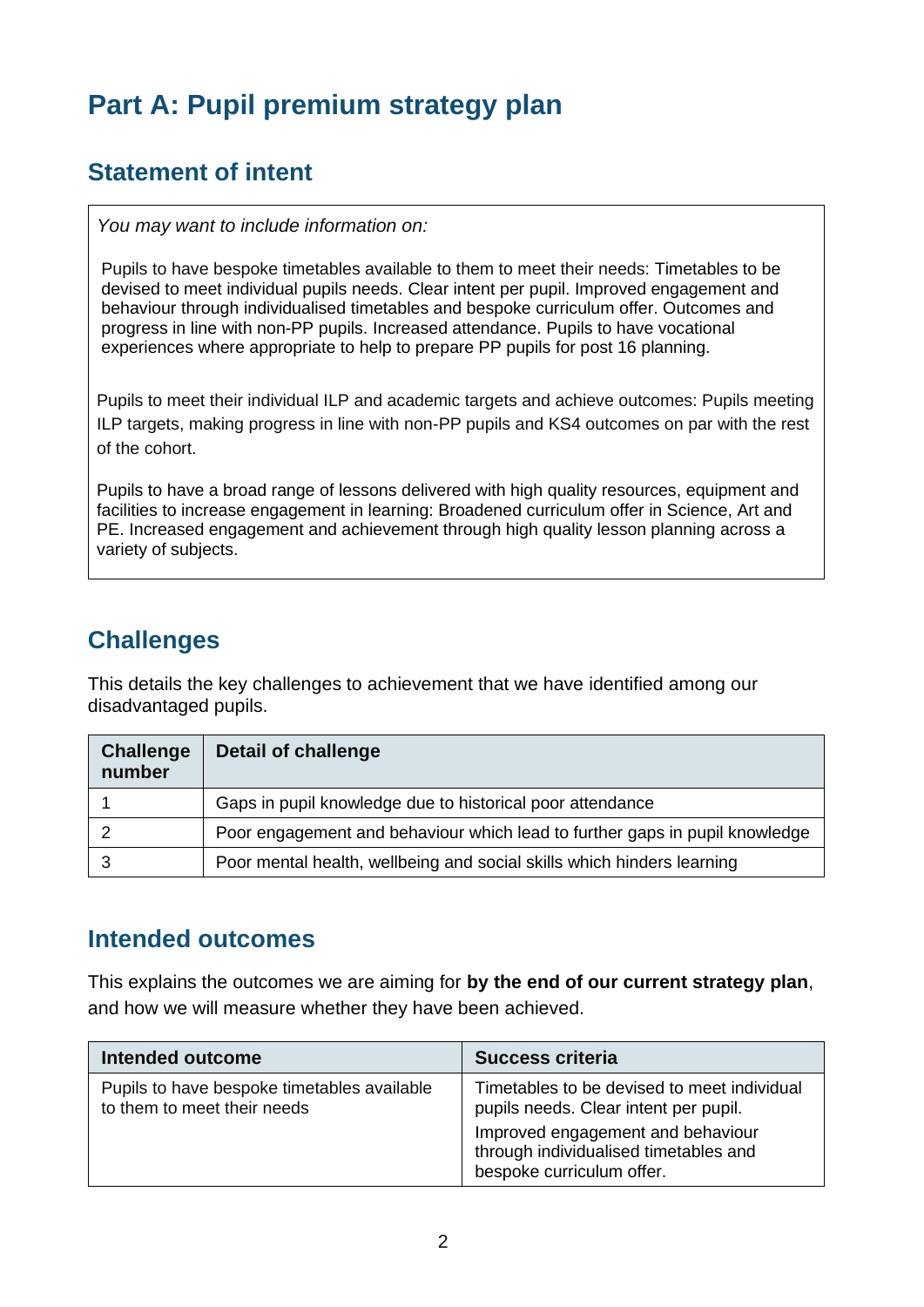|                                                                                                                                                     | Outcomes and progress in line with non PP<br>pupils.                                                                                                                    |
|-----------------------------------------------------------------------------------------------------------------------------------------------------|-------------------------------------------------------------------------------------------------------------------------------------------------------------------------|
|                                                                                                                                                     | Increased attendance.                                                                                                                                                   |
|                                                                                                                                                     | Pupils will have vocational experiences<br>where appropriate to help to prepare PP<br>pupils for post 16 planning.                                                      |
| Pupils to meet their individual ILP and<br>academic targets and achieve outcomes                                                                    | Pupils meeting ILP targets, making progress<br>in line with non PP pupils and KS4<br>outcomes on par with the rest of the cohort.                                       |
| Pupils to have a broad range of lessons<br>delivered with high quality resources,<br>equipment and facilities to increase<br>engagement in learning | Broadened curriculum offer in Science, DT,<br>Art and PE. Increased engagement and<br>achievement through high quality lesson<br>planning across a variety of subjects. |

## **Activity in this academic year**

This details how we intend to spend our pupil premium (and recovery premium funding) **this academic year** to address the challenges listed above.

#### **Teaching (for example, CPD, recruitment and retention)**

Budgeted cost: £ *12,000.00*

| <b>Activity</b>                                                                                                                                                                                                                                                                                                                                               | <b>Evidence that supports this</b><br>approach                                                                                                                                                                                                                                                                                                                                                                                                                                                                                                                                                                                                                                                                                                                                       | <b>Challenge</b><br>number(s)<br>addressed |
|---------------------------------------------------------------------------------------------------------------------------------------------------------------------------------------------------------------------------------------------------------------------------------------------------------------------------------------------------------------|--------------------------------------------------------------------------------------------------------------------------------------------------------------------------------------------------------------------------------------------------------------------------------------------------------------------------------------------------------------------------------------------------------------------------------------------------------------------------------------------------------------------------------------------------------------------------------------------------------------------------------------------------------------------------------------------------------------------------------------------------------------------------------------|--------------------------------------------|
| Improve the quality of<br>teaching and learning<br>through new<br>approaches to learning<br>e.g. metacognition and<br>self-regulation.<br>Enhance curriculum<br>areas with specialist<br>subject coordinators.<br>Enhance senior leader<br>professional<br>development via NPQ<br>qualifications to support<br>quality of teaching,<br>behaviour and culture. | Education endowment fund toolkit -<br>Metacognition and self-regulation.<br>Teacher quality is the biggest<br>determinant of pupil outcomes, making<br>professional development for educators<br>a key means of improving education<br>standards and outcomes for children<br>and young people. National<br>professional Qualifications (NPQs), a<br>national, voluntary suite of<br>qualifications, are therefore designed to<br>support the professional development of<br>teachers and education leaders, and<br>have recently been reformed to<br>enhance their effectiveness in<br>developing teachers' and leaders'<br>practice:<br>Leading teaching: developing teachers<br>who are subject leads or responsible for<br>improving teaching practice in a subject<br>or phase. | 1, 2                                       |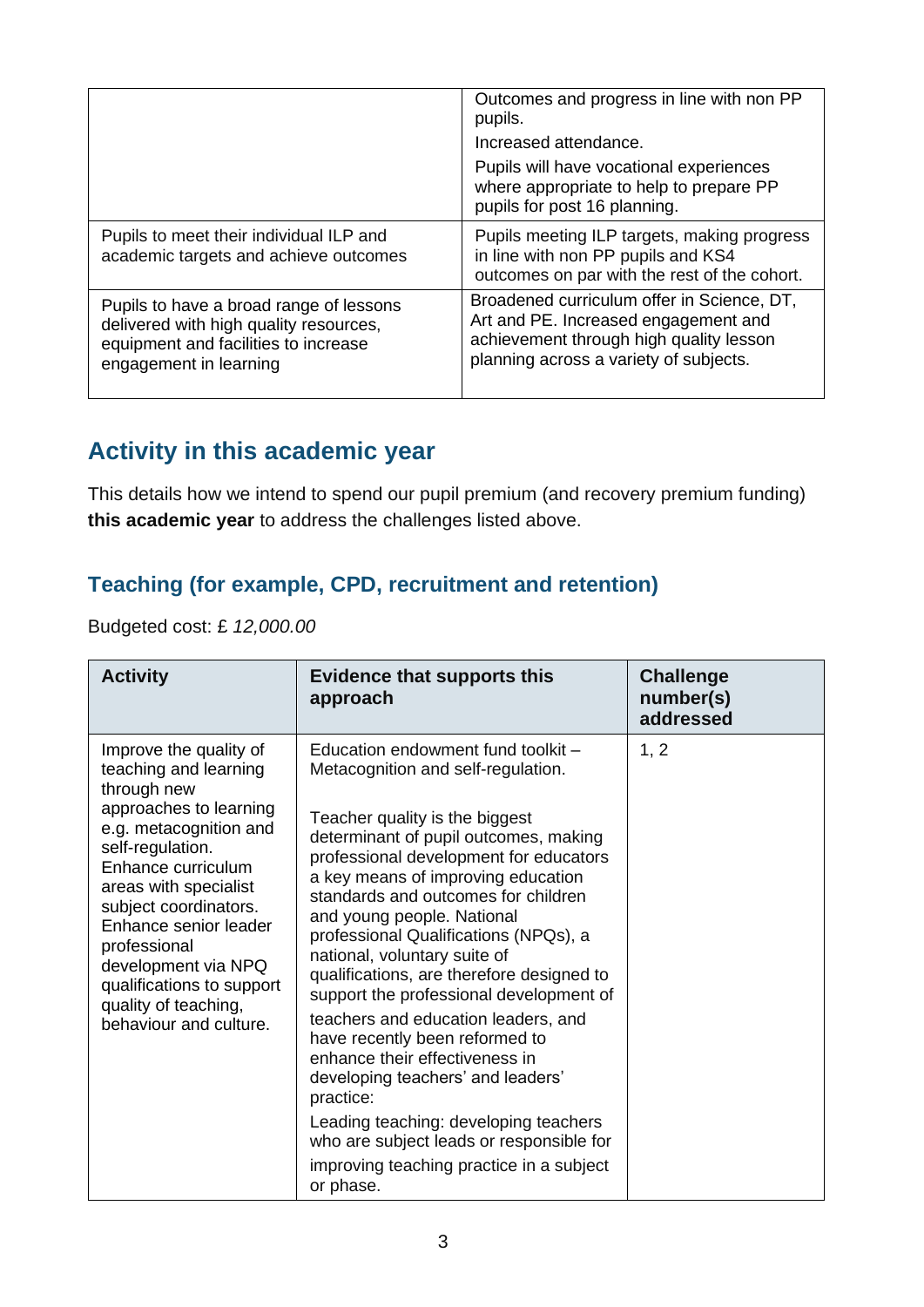| responsibilities for leading behaviour<br>and culture. |
|--------------------------------------------------------|
|--------------------------------------------------------|

### **Targeted academic support (for example, tutoring, one-to-one support structured interventions)**

Budgeted cost: £ £59,899

| <b>Activity</b>                                                                                                                          | <b>Evidence that supports this</b><br>approach                                                                  | <b>Challenge</b><br>number(s)<br>addressed |
|------------------------------------------------------------------------------------------------------------------------------------------|-----------------------------------------------------------------------------------------------------------------|--------------------------------------------|
| Improve the quality of<br>1:1 teaching by<br>increasing internal staff<br>numbers to reduce<br>commissioning of<br>external 1:1 tuition. | Education endowment fund toolkit – one<br>to one tuition and reducing class sizes.                              | 1, 2                                       |
| Develop and enhance<br>range of interventions<br>specific to pupils needs<br>such as Catch-up<br>Literacy, Catch-up<br>Numeracy          | Education endowment fund toolkit -<br>Teaching assistant interventions and<br>reading comprehension strategies. | 1, 2                                       |

### **Wider strategies (for example, related to attendance, behaviour, wellbeing)**

Budgeted cost: £19,125.00

| <b>Activity</b>                                                                                                                               | Evidence that supports this approach                                                                                                                                                                                                                      | <b>Challenge</b><br>number(s)<br>addressed |
|-----------------------------------------------------------------------------------------------------------------------------------------------|-----------------------------------------------------------------------------------------------------------------------------------------------------------------------------------------------------------------------------------------------------------|--------------------------------------------|
| 'Think for the Future'<br>behaviour and<br>resilience mentoring.                                                                              | <b>Education Endowment Fund Teaching Tool</b><br>Kit - Behaviour interventions                                                                                                                                                                            | 3                                          |
| <b>Mental Health First</b><br>Aid staff training.<br>Work to achieve the<br>silver Carnegie<br><b>Mental Health Award</b><br>for the academy. | https://mhfaengland.org/organisations/youth/<br>Create competent and confident workplace<br>MHWB first aiders who are able to spot the<br>signs and respond to the mental and<br>physical health needs of a person<br>experiencing a mental health issue. | 3                                          |
| <b>Breakfast provision</b>                                                                                                                    | Studies show that good nutrition leads to<br>improved classroom performance and better<br>behaviour.                                                                                                                                                      | 3                                          |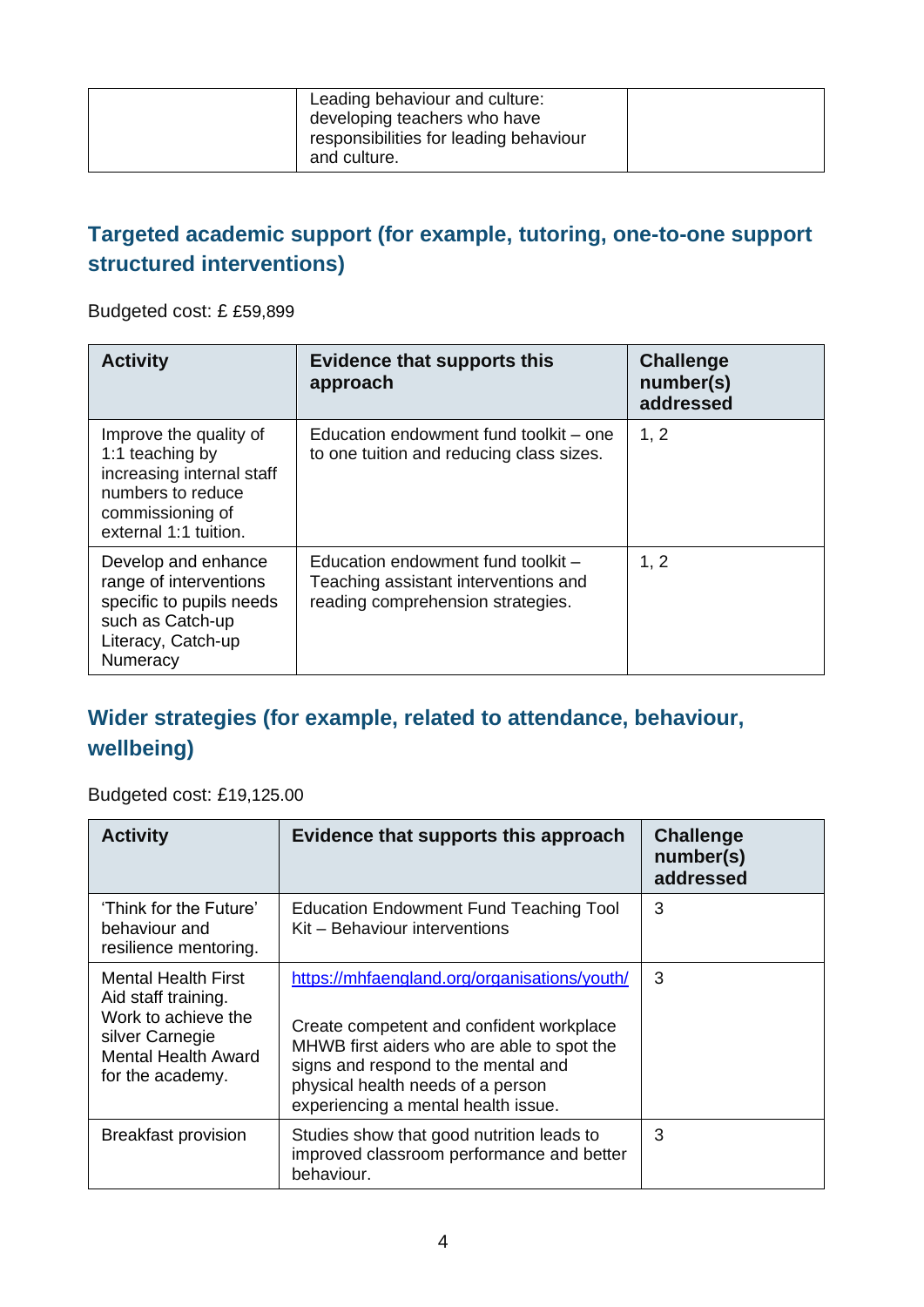| https://www.family-action.org.uk/what-we- |  |
|-------------------------------------------|--|
| do/children-families/breakfast/           |  |

## **Total budgeted cost: £** £74,059.00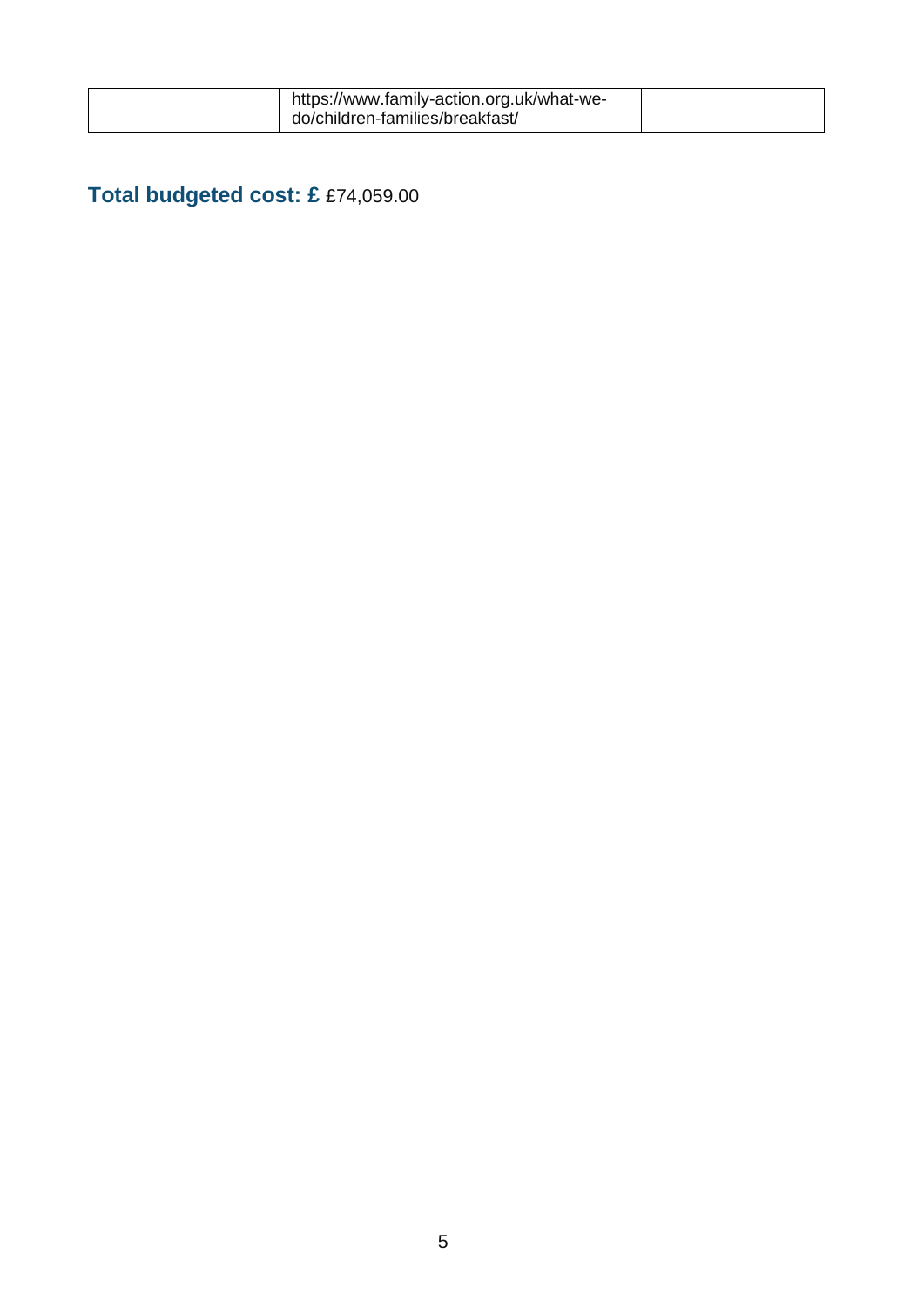# **Part B: Review of outcomes in the previous academic year**

### **Pupil premium strategy outcomes**

This details the impact that our pupil premium activity had on pupils in the 2020 to 2021 academic year.

Improving attendance: The whole academy attendance by the end of term 5 was on average 76%. The pupil premium cohort was 75%. Overall 77% of pupils made progress in their attendance from their incoming attendance. The pupil premium cohort had 78% of their pupils who made progress from their baseline.

Development of pupil mental health and wellbeing: AVESC achieved the Carnegie Mental health Bronze Award, 86 pupils completed the wellbeing questionnaire. Of the 86 pupils 17 had high wellbeing, 38 average wellbeing and 31 low wellbeing. Of the 86 only 37 completed the questionnaire again. Of the 37, 21 improved their wellbeing (57%).

1:1 specialised tuition for Maths and English: There was a total of 3779 one to one sessions timetabled and delivered by the Alternative Provision Team. Y11 attendance increased from 39% on incoming to 73.5%. 95% of the Y11 cohort achieved outcomes in English and/or Maths.

Assistant Headteacher to increase from a 0.6 to 0.8 contract: Successfully managed and inducted new staff members. Reducing keyworker caseloads from 15 pupils to 8 to support teaching and learning outcomes.

Interventions: All pupils at key stage two met their end of year target for maths. 88% of pupils are key stage three met their end of year target for maths. Whole academy data: 74% of pupils made progress with their reading age from their baseline. 92% of pupils made progress with their spelling age from their baseline. 72% of pupils made progress with their numeracy age from their baseline.

Behaviour Mentoring: TFTF provided positive feedback throughout the year and pupils engaged in the 1:1 sessions and group sessions each week. By pupils sharing their views and experiences in this setting meant issues could be tackled more easily and more tailored support could be implemented when necessary. TFTF also assisted with the delivery of team sports and exercise which increased engagement in more active sports and activities during PE lessons as well as at break times. Kirk Hallam pupils: 75% Reintegration of pupils back into mainstream education. 83% (14/17) Pupil increased their wellbeing score at KS3. The intent is to now offer KS2 pupils a session. 71% (12/17) KS2 pupils did increase their wellbeing score at the end of the academic year.